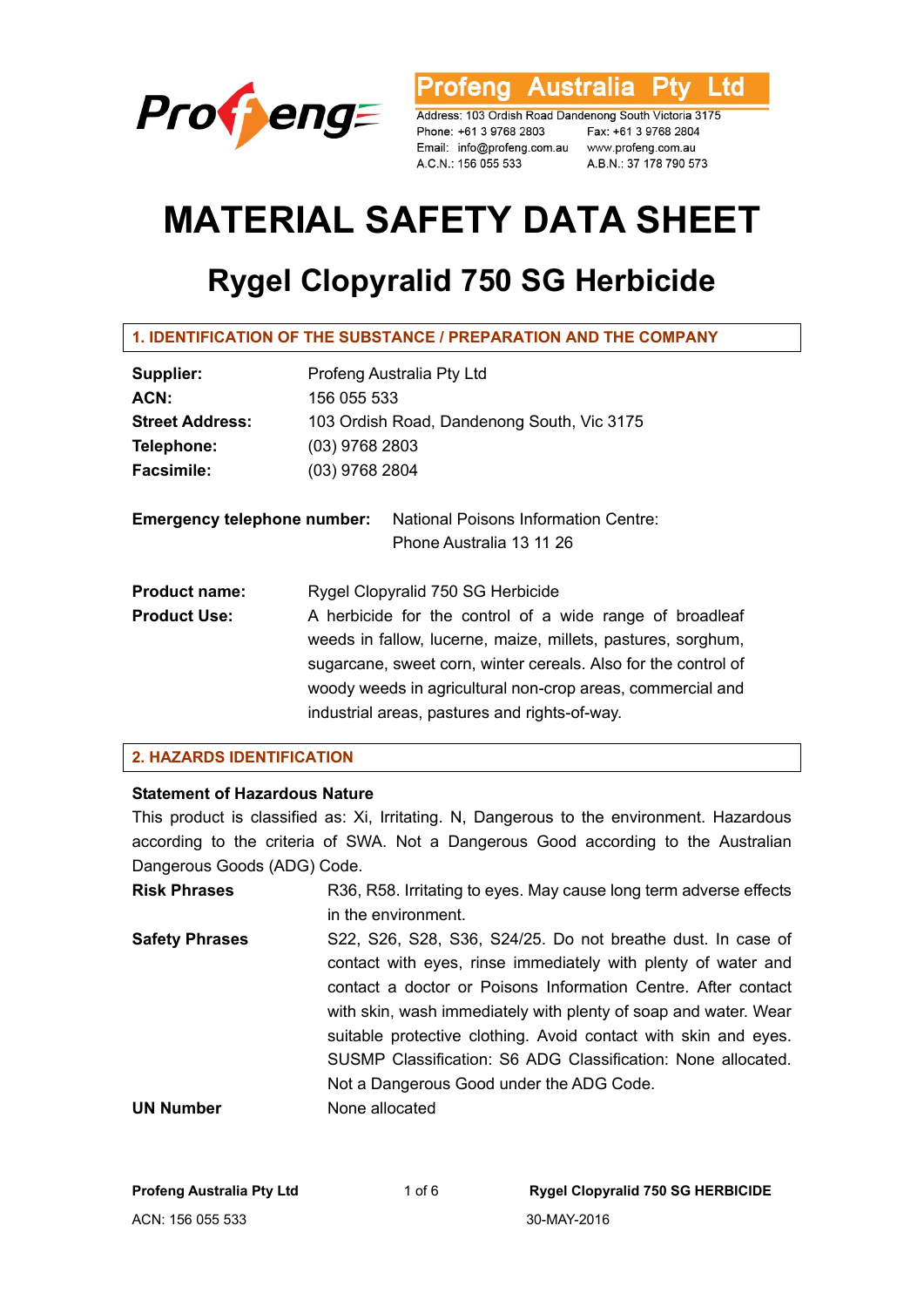

L td **Australia** otena

Address: 103 Ordish Road Dandenong South Victoria 3175 Phone: +61 3 9768 2803 Email: info@profeng.com.au www.profeng.com.au A.C.N.: 156 055 533

Fax: +61 3 9768 2804 A.B.N.: 37 178 790 573

**Pictogram** 



| Signal word                       | Warning                                                            |
|-----------------------------------|--------------------------------------------------------------------|
| Hazard statement(s)               |                                                                    |
| H320                              | Causes eye irritation                                              |
| H413                              | May cause long lasting harmful effects to aquatic life             |
| <b>Precautionary statement(s)</b> |                                                                    |
| P <sub>264</sub>                  | Wash contacted areas thoroughly after handling                     |
| P370+P378                         | In case of fire, use carbon dioxide, dry chemical, foam, water fog |
| P <sub>501</sub>                  | Dispose of contents/ container to an approved waste disposal       |
|                                   | plant                                                              |

| <b>3. COMPOSITION / INFORMATION ON INGREDIENTS</b> |               |          |  |  |
|----------------------------------------------------|---------------|----------|--|--|
| Ingredients                                        | <b>CAS No</b> | Conc.    |  |  |
| Clopyralid, potassium salt                         | 58509-83-4    | 750 g/kg |  |  |
| Other non-hazardous ingredients                    | secret        | to 100   |  |  |

This is a commercial product whose exact ratio of components may vary slightly. Minor quantities of other non hazardous ingredients are also possible.

The SWA TWA exposure value is the average airborne concentration of a particular substance when calculated over a normal 8 hour working day for a 5 day working week. The STEL (Short Term Exposure Limit) is an exposure value that may be equalled (but should not be exceeded) for no longer than 15 minutes and should not be repeated more than 4 times per day. There should be at least 60 minutes between successive exposures at the STEL. The term "peak" is used when the TWA limit, because of the rapid action of the substance, should never be exceeded, even briefly.

## **4. FIRST AID MEASURES**

**Consult the Poisons Information Centre (131126) or a doctor in every case of suspected chemical poisoning. Never give fluids or induce vomiting if a patient is unconscious or convulsing regardless of cause of injury. If breathing difficulties occur seek medical attention immediately.** 

**Eye:** Flush eyes thoroughly with water for several minutes. Remove contact lenses after the initial 1-2 minutes and continue flushing for several additional minutes. If effects occur, consult a physician, preferably an ophthalmologist.

**Profeng Australia Pty Ltd** 2 of 6 **Rygel Clopyralid 750 SG HERBICIDE**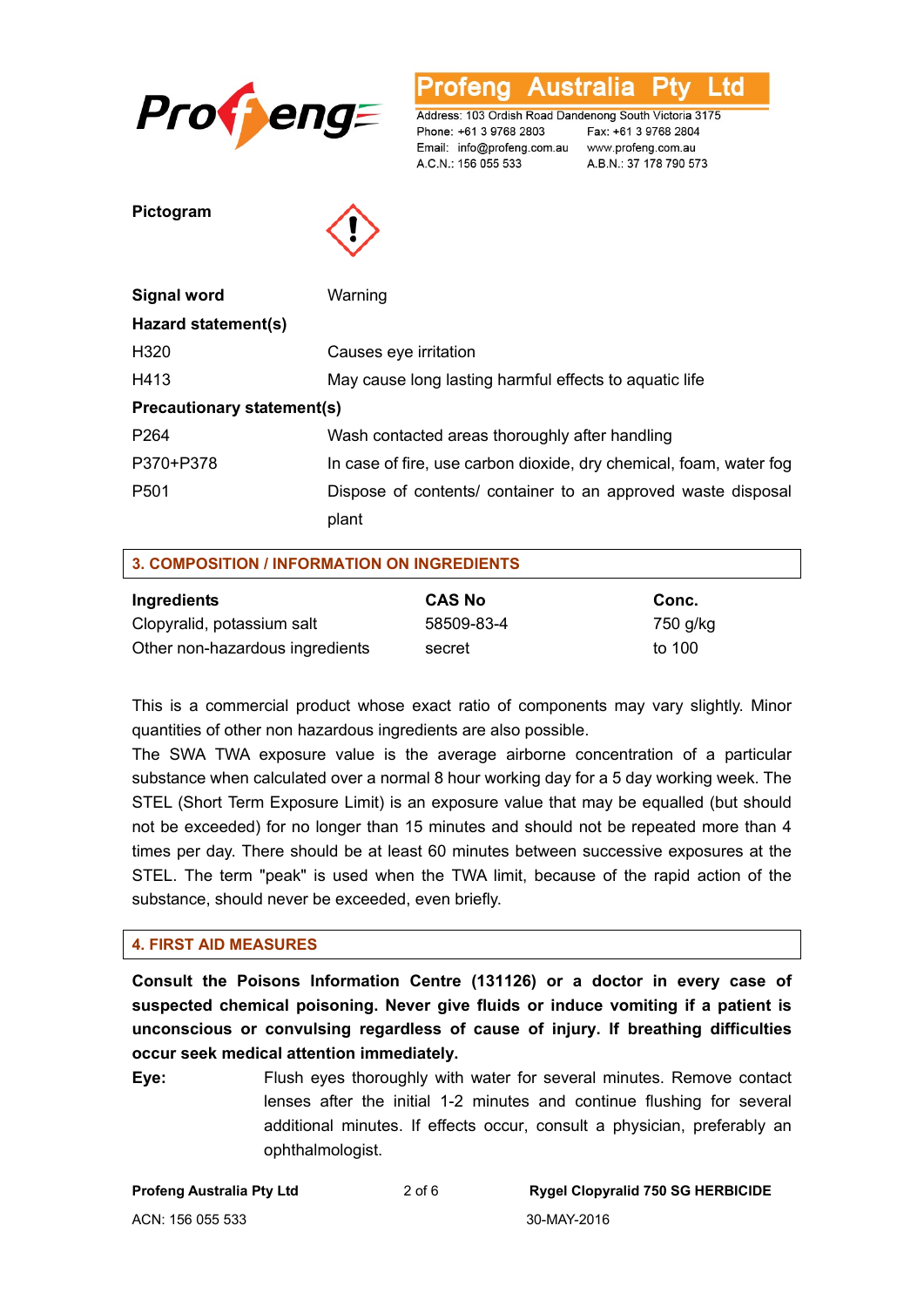

td

Address: 103 Ordish Road Dandenong South Victoria 3175 Phone: +61 3 9768 2803 Email: info@profeng.com.au www.profeng.com.au A.C.N.: 156 055 533

Fax: +61 3 9768 2804 A.B.N.: 37 178 790 573

| Skin:                                                                                           | Wash skin with plenty of water.                                            |  |
|-------------------------------------------------------------------------------------------------|----------------------------------------------------------------------------|--|
| Ingestion:                                                                                      | Call the Poisons Information Centre or doctor immediately for treatment    |  |
|                                                                                                 | advice. Have person sip a glass of water if able to swallow. Do not induce |  |
|                                                                                                 | vomiting unless told to do so by the Poisons Information Centre or doctor. |  |
|                                                                                                 | Never give anything by mouth to an unconscious person.                     |  |
| Inhalation:                                                                                     | Move person to fresh air; if effects occur, consult a physician.           |  |
| <b>Note to Physician:</b> No specific antidote. Treatment of exposure should be directed at the |                                                                            |  |

control of symptoms and the clinical condition of the patient.

| <b>5. FIRE-FIGHTING MEASURES</b>    |                                                                                                                                                                                                             |
|-------------------------------------|-------------------------------------------------------------------------------------------------------------------------------------------------------------------------------------------------------------|
| <b>Fire &amp; Explosion Hazards</b> | May produce hydrogen chloride, chlorinated pyridines,<br>oxides of nitrogen and oxides of carbon. Can react<br>violently with aluminium above 110°C when water is<br>present. Avoid contact with aluminium. |
| <b>Fire-Fighting Equipment</b>      | Wear positive pressure self-contained breathing<br>apparatus and full protective clothing.                                                                                                                  |
| <b>HAZCHEM</b>                      | 2X                                                                                                                                                                                                          |
| <b>Flash Point</b>                  | Not flammable (granule)                                                                                                                                                                                     |
| <b>Combustible</b>                  | Not combustible                                                                                                                                                                                             |
| <b>Upper Flammability Limit</b>     | No data                                                                                                                                                                                                     |
| <b>Lower Flammability Limit</b>     | No data                                                                                                                                                                                                     |

## **6. ACCIDENTAL RELEASE MEASURES**

**Action to Take for Spills / Leaks:** Do not touch or walk through spilled material. Wear gloves, overall and boots. Stop further spill occurring and prevent entry into waterways and drains.

**Small spills:** In case of spill on floor or paved surfaces sweep up and place in drums for disposal at a licensed local authority landfill. Spill residues may be cleaned using water and detergent. Contain and absorb wash water.

## **7. HANDLING AND STORAGE**

**Handling:** Keep out of reach of children. Causes eye irritation. Avoid contact with eyes. Users should wash hands before eating, drinking, chewing gum, using tobacco, or using the toilet.

**Storage:** Store in tightly closed original container in a cool, dry well-ventilated area out of direct sunlight when not in use. Do not store with food, feedstuffs, fertilizers and seeds. See product label for further handling/storage precautions relative to the end use of this product. Reduce stacking height where local conditions can affect packaging strength.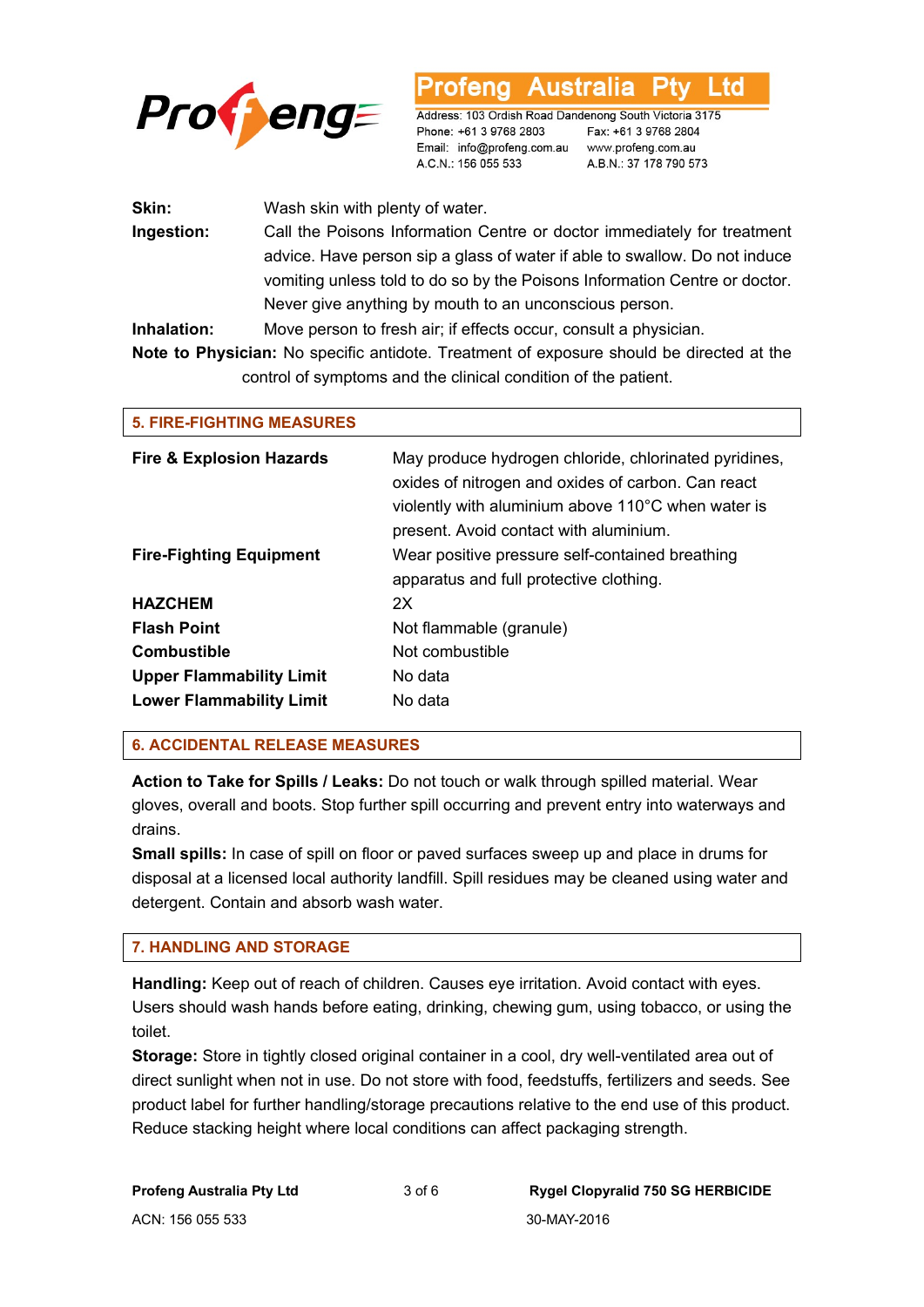

Ltd **Australia** 

Address: 103 Ordish Road Dandenong South Victoria 3175 Phone: +61 3 9768 2803 Email: info@profeng.com.au A.C.N.: 156 055 533

Fax: +61 3 9768 2804 www.profeng.com.au A.B.N.: 37 178 790 573

## **8. EXPOSURE CONTROLS/PERSONAL PROTECTION**

The following Australian Standards will provide general advice regarding safety clothing and equipment: Respiratory equipment: **AS/NZS 1715**, Protective Gloves: **AS 2161**, Industrial Clothing: **AS2919**, Industrial Eye Protection: **AS1336** and **AS/NZS 1337**, Occupational Protective Footwear: **AS/NZS2210**. **ASCC Exposure Limits TWA (mg/m3) STEL (mg/m3)** 

Exposure limits have not been established by ASCC for any of the significant ingredients in this product.

The ADI for Clopyralid is set at 0.5mg/kg/day. The corresponding NOEL is set at 50mg/kg/day. ADI means Acceptable Daily Intake and NOEL means

No-observable-effect-level. Values taken from Australian ADI List, Dec 2006.

**Engineering Controls:** Provide general and/or local exhaust ventilation to control airborne levels below the exposure guidelines.

**Recommendations For Manufacturing, Commercial Blending & Packaging Workers: Eye / Face Protection:** Use chemical goggles. Eye wash fountain should be located in immediate work area.

**Skin Protection:** No precautions other than clean body-covering clothing should be needed. Use gloves chemically resistant to this material.

**Respiratory Protection:** Atmospheric levels should be maintained below the exposure guideline. When respiratory protection is required for certain operations, use an approved air-purifying respirator. In dusty atmospheres, use an approved particulate respirator.

**Applicators & Other Handlers:** Refer to the product label for personal protective clothing and equipment.

#### **9. PHYSICAL AND CHEMICAL PROPERTIES**

| <b>Physical Description &amp; colour</b><br>Odour<br><b>Boiling Point</b> | Off white granules<br>Odourless<br>No applicable                                                               |
|---------------------------------------------------------------------------|----------------------------------------------------------------------------------------------------------------|
| <b>Flashpoint</b><br><b>Bulk Density</b>                                  | Does not ignite before melting, with<br>decomposition, at 280-290°C<br>0.72 g/mL (loose) 0.79 g/mL (compacted) |
| <b>Explosive Properties</b>                                               | Not explosive                                                                                                  |
| <b>Oxidising Properties</b>                                               | Non-oxidizing                                                                                                  |
| pH, 1% Aqueous dispersion<br><b>Vapour Pressure</b>                       | 6.9<br>133 mPa at 24°C (clopyralid acid)                                                                       |

#### **10. STABILITY AND REACTIVITY**

**Stability: Decomposes in fire.** 

**Incompatibility:** (specific materials to avoid) Can react violently with aluminium above

#### **Profeng Australia Pty Ltd** 4 of 6 **Rygel Clopyralid 750 SG HERBICIDE**

ACN: 156 055 533 30-MAY-2016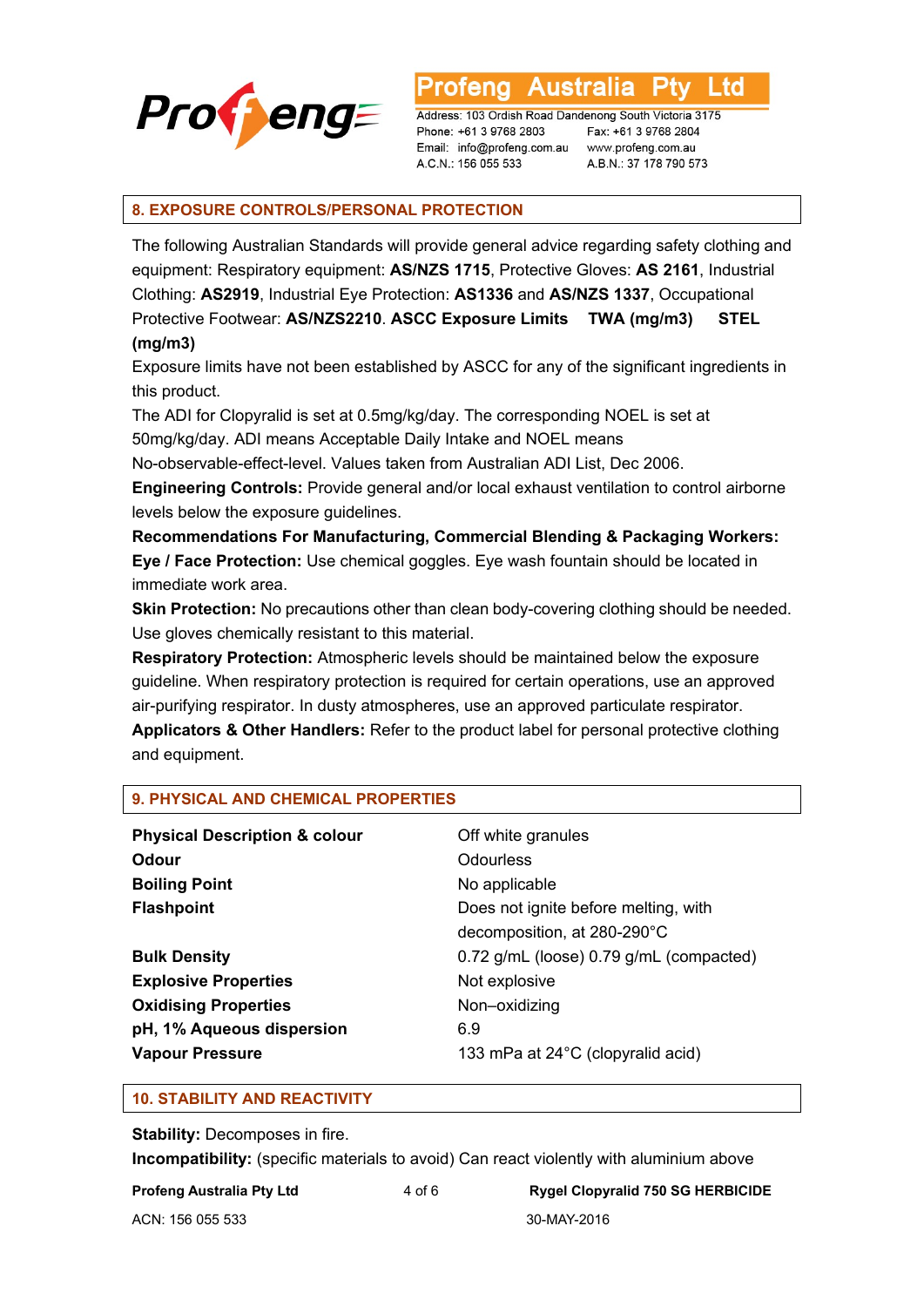

Australia L td

Address: 103 Ordish Road Dandenong South Victoria 3175 Phone: +61 3 9768 2803 Email: info@profeng.com.au A.C.N.: 156 055 533

Fax: +61 3 9768 2804 www.profeng.com.au A.B.N.: 37 178 790 573

110°C when water is present. Avoid contact with aluminium.

**Hazardous Decomposition Products:** Hydrogen chloride, nitrogen oxides under fire conditions. Chlorinated pyridines.

**Hazardous Polymerisation:** Not known to occur.

## **11. TOXICOLOGICAL INFORMATION**

**Potential Health Effects:** This section includes possible adverse effects, which could occur if this material is not handled in the recommended manner.

**Eye:** May cause slight eye irritation. May cause slight corneal injury.

**Skin:** Essentially non-irritating to skin. Prolonged skin contact is unlikely to result in absorption of harmful amounts. The LD50 for a similar material for skin absorption in rabbits is >2,000 mg/kg. Did not cause allergic skin reactions when tested in guinea pigs.

**Ingestion:** Low toxicity if swallowed. Small amounts swallowed incidentally as a result of normal handling operations are not likely to cause injury; however, swallowing larger amounts may cause injury. The oral LD50 for a similar material for rats is >3,500 mg/kg.

**Inhalation:** No adverse effects are anticipated from single exposure to dust.

**Systemic (Other Target Organ) Effects:** For clopyralid, in animals, effects have been reported on the following organs: kidney and liver. Observations in animals include lethargy. **Cancer Information**: Clopyralid did not cause cancer in laboratory animals.

**Teratology (Birth Defects):** For a similar material, did not cause birth defects or other effects in the foetus even at doses, which caused toxic effects in the mother.

**Reproductive Effects:** For a similar material, in animal studies, has been shown not to interfere with reproduction.

**Mutagenicity:** For a similar material, in-vitro and animal genetic toxicity studies were negative.

## **12. ECOLOGICAL INFORMATION**

#### **Environmental Data:**

**Movement & Partitioning:** Highly mobile in soil. Bio-concentration potential is low (BCF <100 or Log Paw <3).

**Degradation & Persistence:** Moderate to medium persistence in soil. Biodegradation under aerobic laboratory conditions is below detectable limits (BOD20 or BOD28/ThOD <2.5%). **Ecotoxicity**: Material is practically non-toxic to aquatic organisms on an acute basis (LC50 or EC50 is >100 mg/L in most sensitive species). Material is slightly toxic to birds on an acute basis (LC50 between 501 and 2000 mg/kg). Acute contact LD50 in honey bee *(Apis mellifera)*  is >100 μg/bee. Acute oral LD50 in honey bee *(Apis mellifera*) is >100 μg/bee. The LC50 in earthworm *(Eisenia foetida)* is >1000 mg/kg.